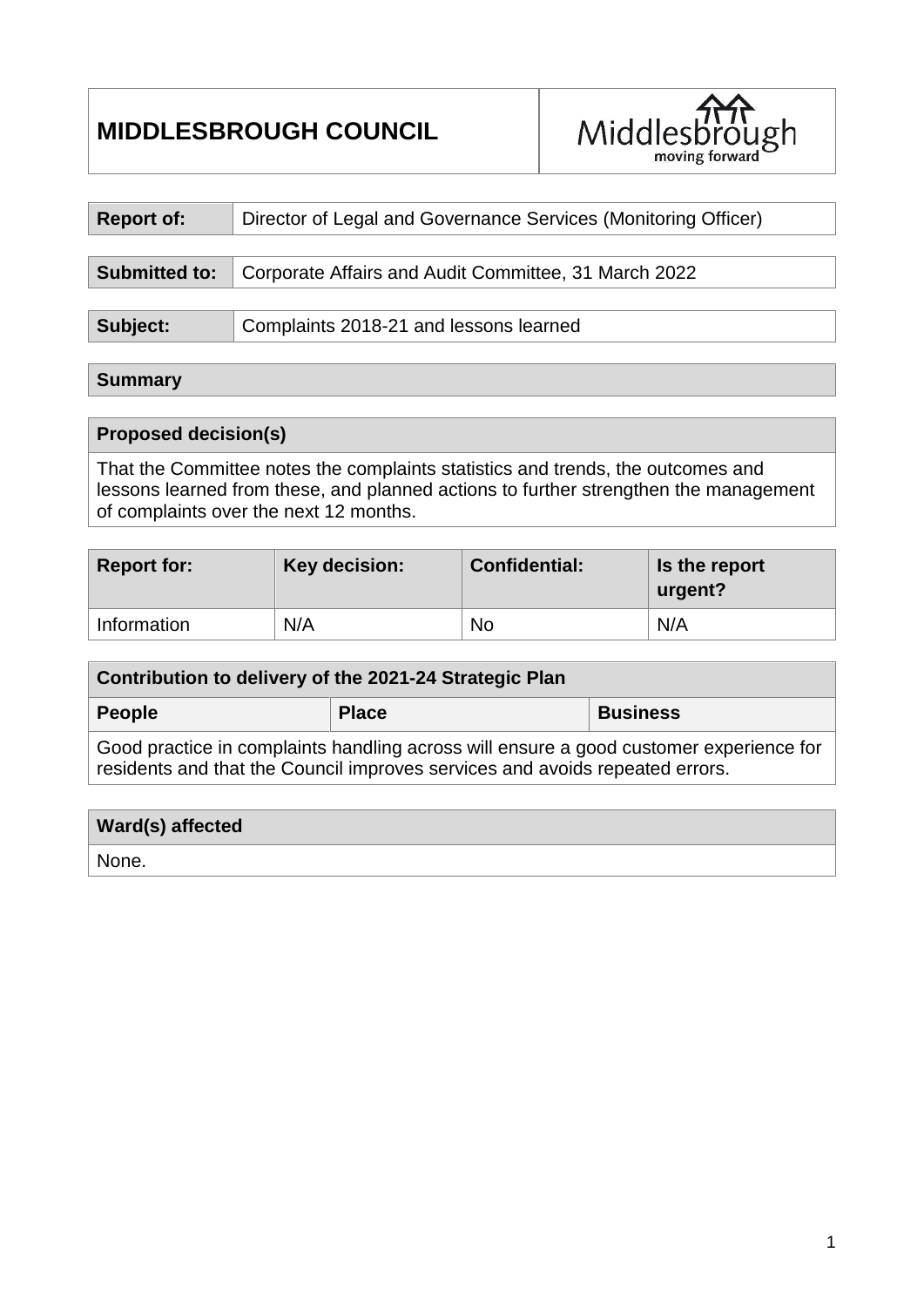# **What is the purpose of this report?**

1. This report summarises complaints received from the Council's customers in the period 2018-21, alongside their outcomes and the lessons learned by the Council.

## **Why does this report require a member decision?**

- 2. As set out in its Customer Strategy, the Council is committed to providing excellent customer service. It welcomes customers' views on its services and is committed to learning from these to improve performance.
- 3. Formerly within the remit of Standards Committee, it is now within the terms of reference of this Committee to be provided with an annual assurance report that outlines the governance in place to ensure complaints are managed in line with good practice and the expectations of the Local Government and Social Care Ombudsman (LGSCO).
- 4. This report provides the necessary information to enable the Committee to discharge this responsibility, setting out:
	- a summary of the complaints procedures used by the Council;
	- key statistics on local complaint volumes and outcomes between 2018-2021;
	- a summary of complaints escalated to the LGSCO during these years;
	- lessons learned from consideration of complaints received; and
	- resulting actions to be taken in the future.
- 5. This report is has not been presented to members for some years due to the disruption caused by COVID-19 but henceforth will be reinstated as an annual report on the Committee's forward plan.

## **Report Background**

## **Complaints procedures**

- 6. A complaint is defined by the LGSCO as "*an expression of dissatisfaction about a Council service (whether that service is provided directly by the Council or by a contractor or partner) that requires a response. There is no difference between a 'formal' and an 'informal' complaint. Both are expressions of dissatisfaction that require a response.*"
- 7. The Council is required to operate three distinct complaints procedures:
	- a corporate procedure based on practice recommended by the LGSCO, but largely determined by the Council; and
	- two separate procedures for adult social care and public health and children's services that are driven by statutory regulations outlining the specific steps to be taken and timescales for responses.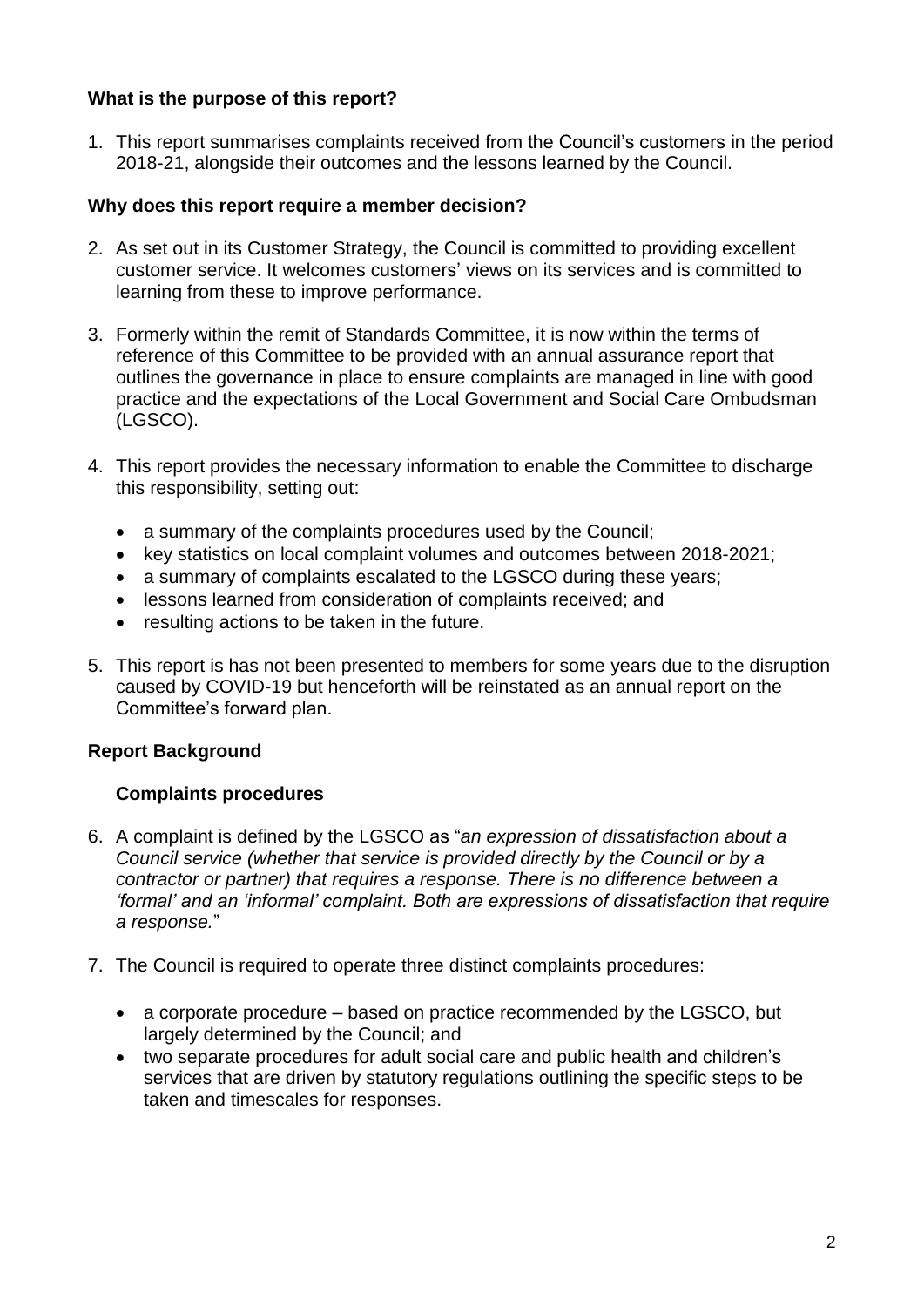8. The stages and associated timescales for completion of these three procedures are outlined in the graphic below:



- 9. During COVID-19 Stage 2 of the corporate complaints procedure has been suspended as the likelihood of securing sufficient independent internal investigators was very low.
- 10.Where a complainant remains dissatisfied, they can refer the complaint to the LGSCO for review and possible investigation (with this determined by the LGSCO itself).
- 11.Where a complaint is partially upheld or upheld, either by the Council or via the LGSCO, an apology and a remedy is necessary. Where the complainant has experienced distress or financial loss, a payment may be required and the Council follows LGSCO guidance on these matters.
- 12.Some complaints and appeals are addressed through separate procedures, including:
	- a complaint about a school:
	- a complaint about councillor misconduct;
	- a complaint about staff misconduct:
	- whistleblowing;
	- a potential insurance claim;
	- a potential data protection breach;
	- an appeal against a parking penalty charge notice;
	- an appeal relating to request for information;
	- an appeal against refusal of planning permission; and
	- an appeal about school admission or exclusion.
- 13.The complaints team oversees the management of all corporate complaints and will direct complaints that require another process as required e.g. complaints about a councillor will be directed to the standards complaints procedure.

#### **Complaints numbers and outcomes**

#### *Complaints by volume and procedure used and outcomes*

14.Total numbers of complaints always represent a very small fraction of transactions undertaken by a Council during the year. The LGSCO advises that complaint volumes and trends are in themselves are no indication of organisational health or of the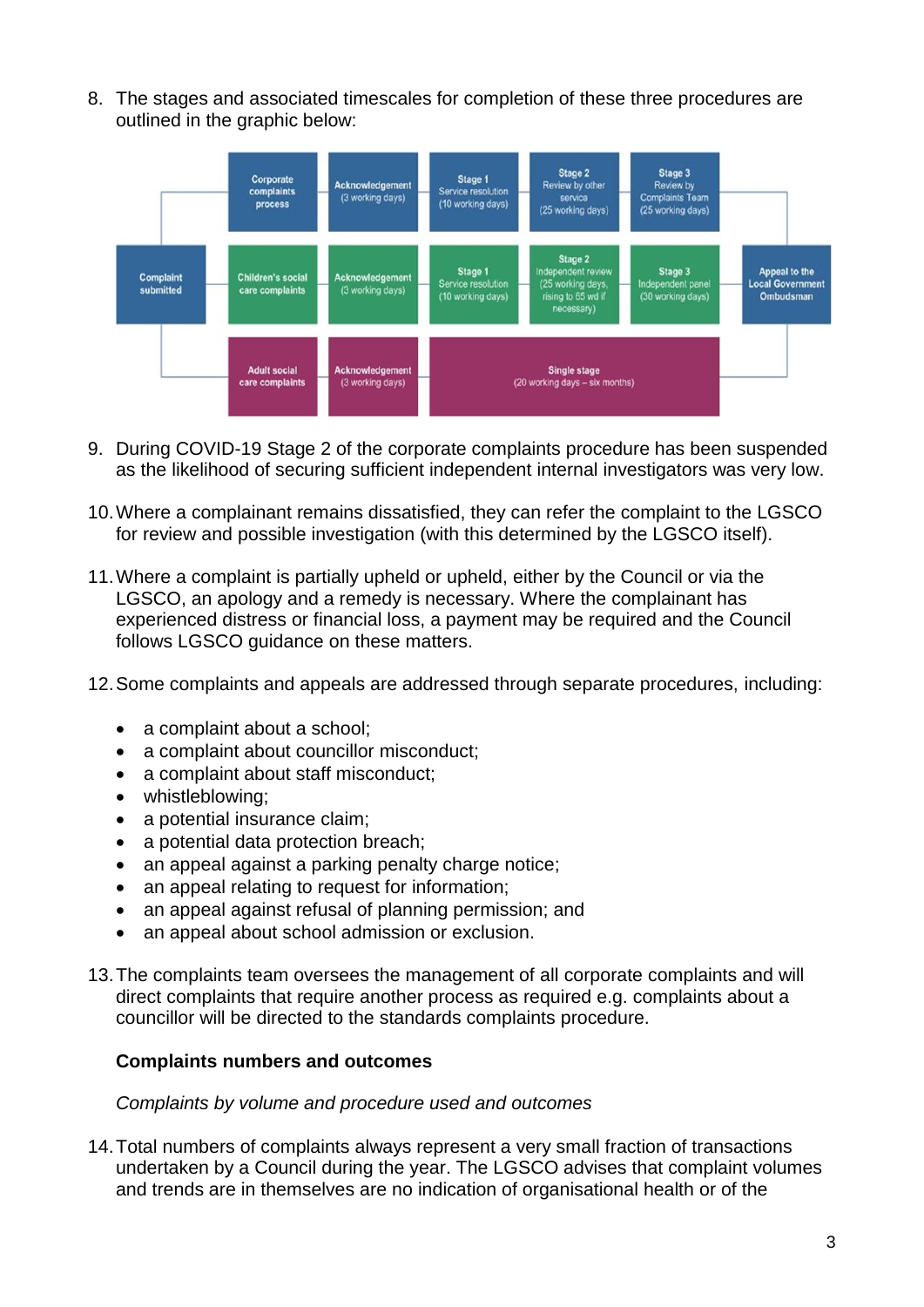performance of individual services but that high volumes of complaints can be a sign of an open, learning organisation, as well as sometimes being an early warning of wider problems. Conversely, low complaint volumes can be a sign that an organisation is not receptive to user feedback.

- 15.As such, the Council does not set targets around the volume of complaints, with the key point being to learn from complaints received to address any genuine performance issues raised and communicate the action taken to customers.
- 16.The total number of corporate complaints recorded by the Council practically doubled between 2018/19 and 2020/21, with a 35% rise in the proportion of complaints upheld or partially upheld, as set out below.

|                     | 2018/19           |                                   | 2019/20           |                                   | 2020/21           |                                    |
|---------------------|-------------------|-----------------------------------|-------------------|-----------------------------------|-------------------|------------------------------------|
| <b>Procedure</b>    | <b>Complaints</b> | % upheld /<br>partially<br>upheld | <b>Complaints</b> | % upheld /<br>partially<br>upheld | <b>Complaints</b> | % upheld /<br>partially<br>upheld* |
| Corporate           | 566               | 30.7%                             | 1,148             | 45.7%                             | 1,016             | 43.6%                              |
| Children's          | 67                | 47.8%                             | 58                | 53.4%                             | 67                | 49.2%                              |
| ASC / Public Health | 26                | 42.3%                             | 30                | 33.3%                             | 16                | 13.3%                              |
| <b>Totals</b>       | 659               | 31.7%                             | 1,236             | 45.7%                             | 1.099             | 42.9%                              |

**\****figures exclude complaints that had not yet been determined when data was calculated.*

- 17.While clearly COVID-19 has impacted upon complaints, but this growth in complaints began prior to the pandemic in 2019/20, and has been driven by a significant increase in recorded corporate complaints and upheld complaints regarding missed household waste collections, as set out in the section below.
- 18.The number of cases dealt with under statutory processes was largely static, with both a reduction in the number and proportion upheld or partially upheld complaints about adult social care.
- 19.During 2020/21, following discussions with the LGSCO, the Council reviewed its policy on the criteria used to decide whether complaints regarding Children's Services are determined through the corporate complaints procedure or the statutory procedure. As a result, more complaints are likely to go through the statutory procedure in future. This change may have cost implications in the short term (much of the Children's procedure has to be done by independent, external parties) though improved relationships with parents through improved practice in the longer-term should stabilise any such increase.

#### *Complaints by category and outcomes*

- 20.The Council records complaints against LGSCO categories to ensure comparability across years that may be reduced by the movement of services between Directorates. However, there is a general read across between these categories and the Council's service structure, though it should be noted that 'Environment and Regulation' includes public protection, as well as traditional environmental services.
- 21.The top three complaints categories have continued to remain the same over the last three years. As may be obvious, the categories with the highest number of complaints are typically those with the most contacts with customers, and as such the top three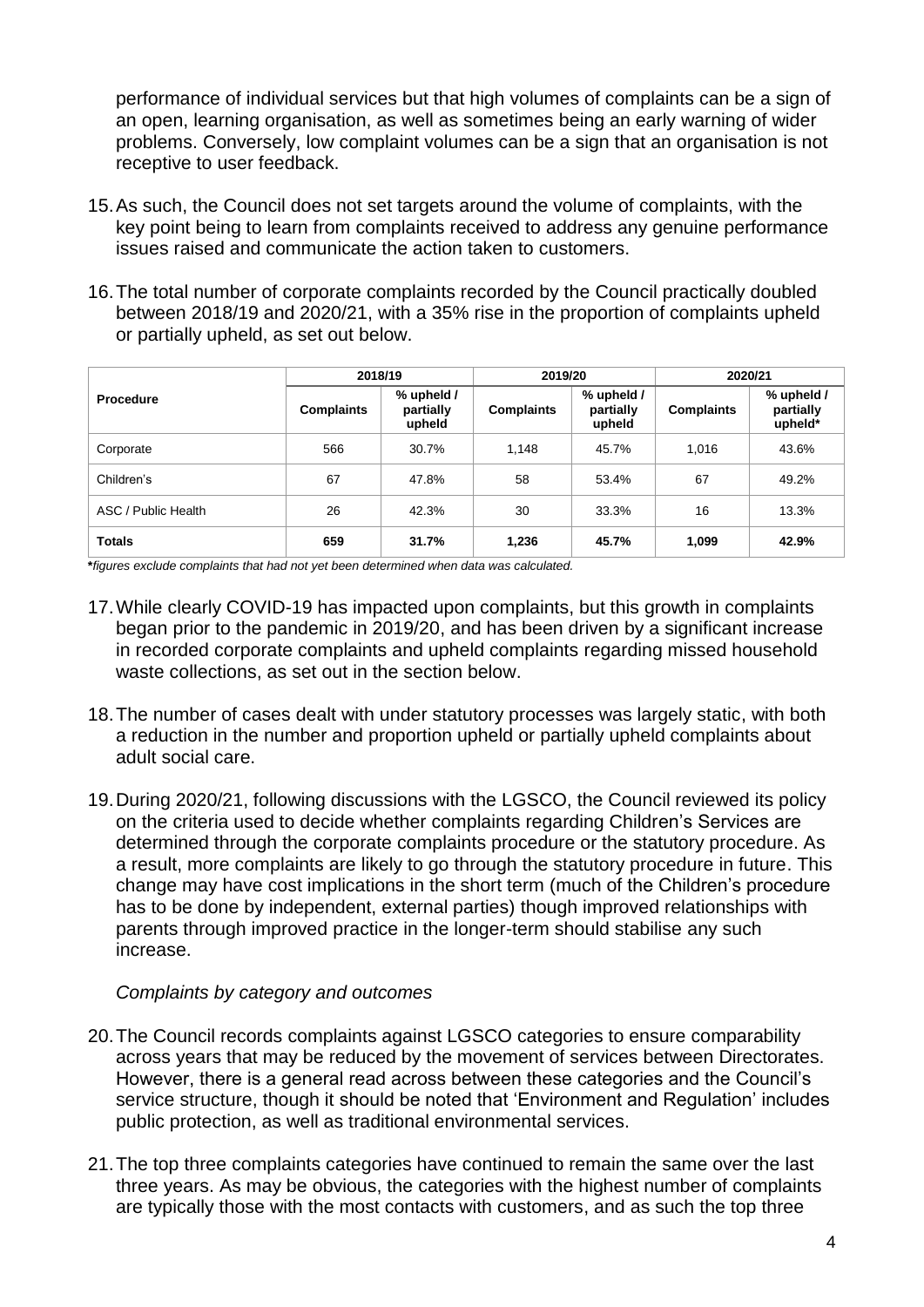categories of complaints within the Council were unchanged during 2018-21, with complaints about Environment and Regulation increasing significantly and forming the majority of complaints by volume by the end of the period.

22.Benefits and Tax and Education and Children's were the other categories in the top three. By the end of the period, Education and Children's had moved into second place over Benefits and Tax – this is likely to reflect performance improvements in Revenues and Benefits, but also in Children's Services – where the specific focus on complaints within the Ofsted improvement plan is likely to encourage complaints that may in the past have not been made.

|                                   | 2018/19           |                                   | 2019/20           |                                   | 2020/21           |                                   |
|-----------------------------------|-------------------|-----------------------------------|-------------------|-----------------------------------|-------------------|-----------------------------------|
| Category                          | <b>Complaints</b> | % upheld /<br>partially<br>upheld | <b>Complaints</b> | % upheld /<br>partially<br>upheld | <b>Complaints</b> | % upheld /<br>partially<br>upheld |
| <b>Environment and Regulation</b> | 192               | 32.8%                             | 612               | 53.3%                             | 615               | 53.0%                             |
| Benefits and Tax                  | 139               | 40.3%                             | 166               | 31.9%                             | 136               | 28.7%                             |
| Education and Children's          | 115               | 38.3%                             | 148               | 47.3%                             | 180               | 39.4%                             |
| Corporate and other               | 85                | 18.8%                             | 157               | 33.8%                             | 88                | 28.4%                             |
| <b>Highways and Transport</b>     | 84                | 25.0%                             | 109               | 47.7%                             | 54                | 20.4%                             |
| <b>Adult Social Care</b>          | 36                | 22.2%                             | 33                | 33.3%                             | 19                | 5.3%                              |
| Planning and Development          | 6                 | $0\%$                             | 6                 | 0%                                | 4                 | 25%                               |
| <b>Public Health</b>              | $\overline{2}$    | 50%                               | 5                 | $0\%$                             | 3                 | 33%                               |
| <b>Totals</b>                     | 659               | 31.7%                             | 1,236             | 45.7%                             | 1,099             | 42.9%                             |

- 23.The proportion of complaints upheld or partially upheld grew significantly during the period, driven largely by the increase in the proportion of complaints upheld or partially upheld within Environment and Regulation.
- 24.The main reasons for Environment and Regulation complaints were:
	- general waste not collected;
	- delays to delivery of new or replacement bins;
	- missed assisted bin collections;
	- changes to green waste collection schedules and service suspension; and
	- changes during to access rules for the Haverton Hill recycling site.
- 25.While roads and footpaths are anecdotally much-complained-about in Middlesbrough this is not reflected in the figures presented in this report. This is because reports are more likely to be forwarded to the Council's insurance team for resolution rather than be treated as a corporate complaint.
- 26.While the COVID-19 pandemic adversely affected the Council's ability to collect general waste and also to implement service improvements that had previously been agreed following complaints regarding missed collections, the increase in the number of complaints remained very significant.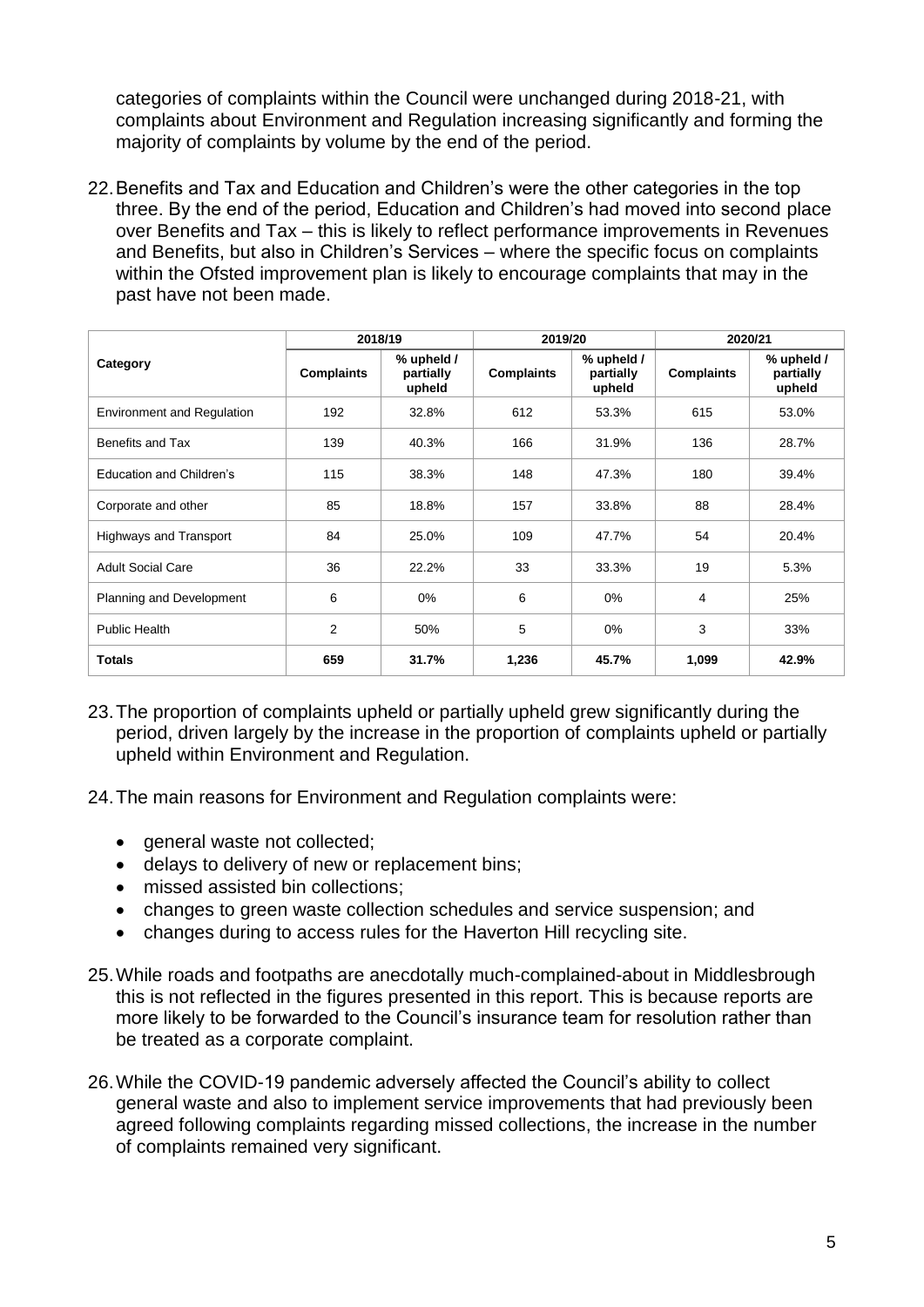- 27.As such, further analysis of the figures was undertaken during 2021/22 and this identified that first time contacts around missed collections had been erroneously recorded as complaints, rather than service requests as required by the Council's corporate complaints policy (in which only repeated missed collections are classed as complaints).
- 28.While this does not account for the entire growth in complaints within Environment and Regulation, improved recording practice will see numbers of recorded complaints in this area fall during 2021/22. However this does not minimise the inconvenience to customers caused by missed collections and a number of changes have now been implemented by Environmental Services to address this issue, including implementation of a digital 'in cab' system to improve frontline access to data on which households require an assisted collection and tracking of whether this has been done, and improved speed of ordering replacement bins.
- 29.The suspension of green waste collections and changes to access rules at Haverton Hill were made to protect service capacity and public health during the pandemic period and as such were unavoidable. As the pandemic progressed, operational changes were introduced to reduce the likelihood of rounds being adversely affected by staff absence from COVID-19.
- 30.Complaints in relation to Education and Children's related largely to:
	- poor communication from a social worker;
	- perceived lack of financial support for a child or young person; and
	- accuracy of recorded information about a customer.
- 31.Children's Services have implemented several changes to processes in response to these issues, including the implementation of weekly clinics to review open complaints and increase focus on the early resolution of complaints. In addition, the RAD team manager oversees collation of lessons learned from complaints and ensures appropriate action is taken within the department. Analysis of complaints also feeds through to the learning and development offer to social workers, upskilling them in areas such as communications. The department also has robust audit process in place to assess the standard of safeguarding casework, which will impact positively on the number of cases upheld in future.

#### **Timeliness of complaints handling**

32.Timeliness of determining complaints is vital to the customer experience. Targets for each stage of the corporate and statutory procedures are set out at paragraph 8. Performance for closure in time overall by category are set out below and show a significant improvement between 2019/20 and 2020/21 (there is no information for 2018/19 due to system changes in that year). The Council's target is for a 90% completion rate and it is anticipated that this will be achieved following the implementation of future actions set out in this report.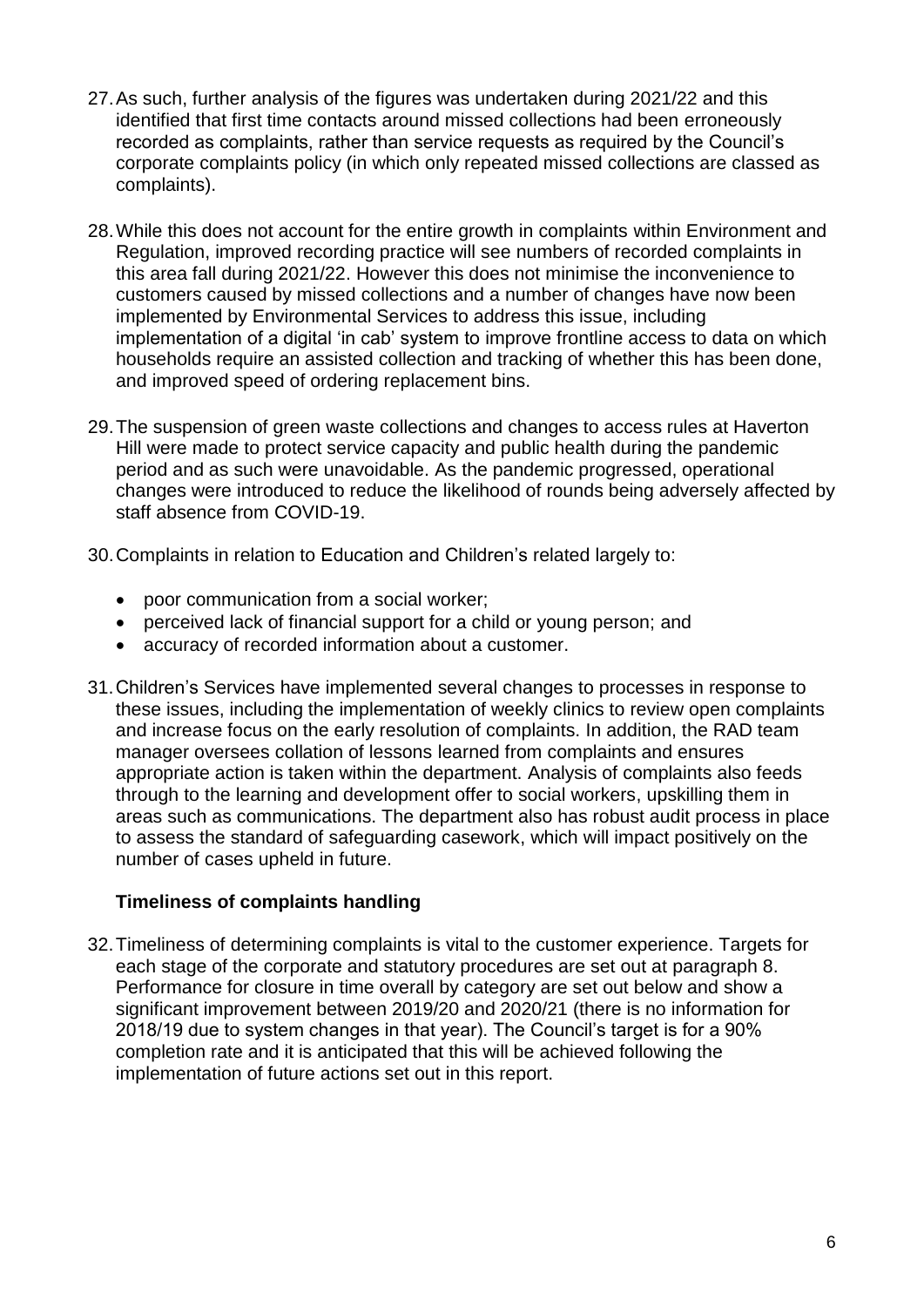|                                   | 2019/20           |                     | 2020/21           |                     |
|-----------------------------------|-------------------|---------------------|-------------------|---------------------|
| Category                          | <b>Complaints</b> | % closed<br>in time | <b>Complaints</b> | % closed in<br>time |
| <b>Environment and Regulation</b> | 612               | 68.8%               | 615               | 90%                 |
| Benefits and Tax                  | 166               | 51.8%               | 136               | 81.6%               |
| <b>Education and Children's</b>   | 148               | 30.6%               | 180               | 34.8%               |
| Corporate and other               | 157               | 75.5%               | 88                | 71.6%               |
| Highways and Transport            | 109               | 79.8%               | 54                | 81.5%               |
| <b>Adult Social Care</b>          | 33                | 57.6%               | 19                | 70.6%               |
| Planning and Development          | 6                 | 16.7%               | 4                 | 75.0%               |
| <b>Public Health</b>              | 5                 | 100%                | 3                 | 66.7%               |
| <b>Totals</b>                     | 1,236             | 61.2%               | 1,099             | 77.5%               |

- 33.In 2019/20 the Council began to capture information on the number of complaints that could be resolved rapidly using an informal 'early resolution' process i.e. within the formal acknowledgement period of three days. While not suitable for all complaints, the Council aims to resolve as many complaints as possible through early resolution to maximise the opportunity to put things right quickly.
- 34.In 2019/20, 238 complaints were resolved using this process, although this dipped in 2020/21 to 189, due in part to the suspension of relevant services such as parking enforcement during the pandemic.

# **Complaints escalated to LGSCO**

35.During the past three years, the Council has continued to resolve the great majority of complaints within Stage 1 of its procedures, with the number of complaints progressing to the LGSCO (including invalid and incomplete cases) remaining at a static low level and (given the growth) a declining fraction of overall caseload.

| Year    | Incomplete or<br><b>Invalid</b> | <b>Advice</b><br>aiven | Referred back for<br>local resolution | <b>Closed after</b><br>initial enquiries | <b>Not</b><br><b>Upheld</b> | <b>Upheld</b> | <b>Total</b> | Outstanding<br>cases |
|---------|---------------------------------|------------------------|---------------------------------------|------------------------------------------|-----------------------------|---------------|--------------|----------------------|
| 2018/19 |                                 |                        | 10                                    | 10                                       |                             |               | 27           |                      |
| 2019/20 |                                 |                        | 10                                    | 16                                       |                             |               | 37           | 10                   |
| 2020/21 |                                 |                        |                                       |                                          |                             |               | 35           |                      |

36.This position is broadly comparable with Tees Valley neighbours, as illustrated by the tables below.

|                             | 2018/19                              |                | 2019/20                              |                | 2020/21                              |                |
|-----------------------------|--------------------------------------|----------------|--------------------------------------|----------------|--------------------------------------|----------------|
| Local authority             | <b>Complaints to</b><br><b>LGSCO</b> | Investigations | <b>Complaints to</b><br><b>LGSCO</b> | Investigations | <b>Complaints to</b><br><b>LGSCO</b> | Investigations |
| Middlesbrough               | 27                                   |                | 37                                   |                | 35                                   |                |
| Darlington                  | 33                                   | 15             | 19                                   |                |                                      |                |
| Hartlepool                  | 25                                   |                | 17                                   |                |                                      |                |
| <b>Redcar and Cleveland</b> | 28                                   | 10             | 14                                   |                | 12                                   |                |
| Stockton-on-Tees            | 48                                   | 13             | 24                                   | 10             | 14                                   |                |

|                        | 2018/19 |            | 2019/20       |            | 2020/21 |            |
|------------------------|---------|------------|---------------|------------|---------|------------|
| <b>Local authority</b> | Upheld  | Not upheld | <b>Upheld</b> | Not upheld | Upheld  | Not upheld |
| Middlesbrough          |         |            |               |            |         |            |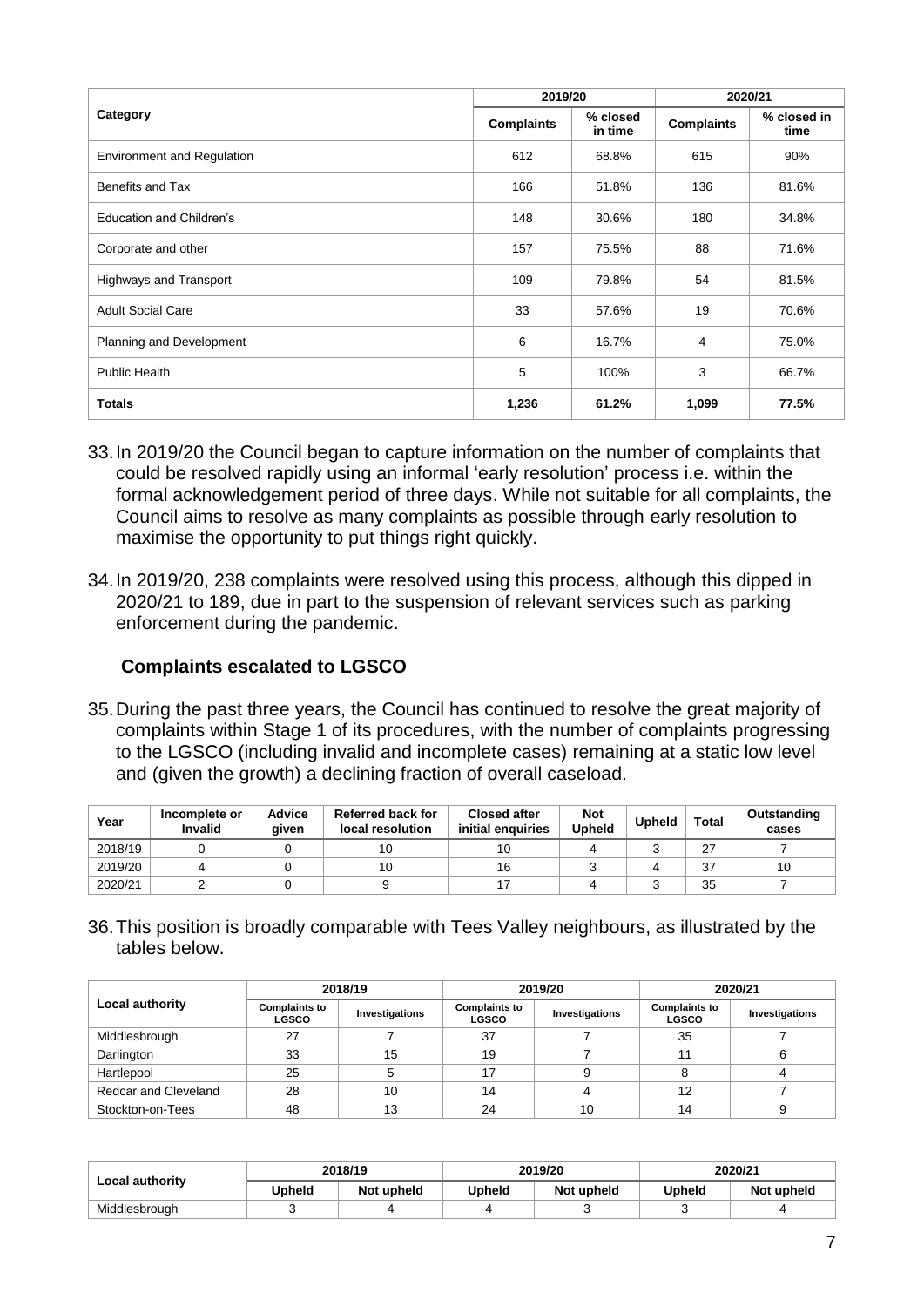| Darlington           |  |  |  |
|----------------------|--|--|--|
| Hartlepool           |  |  |  |
| Redcar and Cleveland |  |  |  |
| Stockton-on-Tees     |  |  |  |

- 37.In 2020/21, 43% of complaints about the Council investigated by the LGSCO were upheld, comparing favourably with an average of 63% in similar authorities.
- 38.The LGSCO publishes annual reports for each local authority on its website: [https://www.lgo.org.uk/your-councils-performance/middlesbrough-borough](https://www.lgo.org.uk/your-councils-performance/middlesbrough-borough-council/annualletters/)[council/annualletters/.](https://www.lgo.org.uk/your-councils-performance/middlesbrough-borough-council/annualletters/) It should be noted that, because of differences in timing, it is not be possible to make direct comparisons between these and some of the local data set out in this report.
- 39.The LGSCO also publishes redacted copies of upheld decisions and service improvements agreed by the Council. Eight service improvements have been agreed in the period of this report: [https://www.lgo.org.uk/your-councils](https://www.lgo.org.uk/your-councils-performance/middlesbrough-borough-council/serviceimprovements)[performance/middlesbrough-borough-council/serviceimprovements.](https://www.lgo.org.uk/your-councils-performance/middlesbrough-borough-council/serviceimprovements)

#### **Lessons learned**

- 40.The Council must ensure that it learns lessons from complaints and that this learning is reflected in improved policy and practice to avoid repeated complaints on the same issue.
- 41.Capacity to undertake such work as been increased significantly during the period of this report by:
	- merging the complaints and the information requests teams; and
	- developing a complaints dashboard that is made available to senior managers and tracked in monthly performance reviews in all Directorates.

42.During the past year the following changes have been made to improve practice:

- significant improvements to processes within Children's Services, as set out at paragraph 31;
- ongoing engagement with Environmental Services to review and improve service monitoring and complaints responsiveness; and
- introduction of operational procedures and checks in relation to the management of the estates of vulnerable clients within Adult Social Care.

# **Planned actions for the next 12 months**

- 43.The Council is committed to building on the progress that has been made to date to improve its approach to complaints, and over the next 12 months the following actions will be taken:
	- review of the corporate complaints policy and procedures, particularly around the ongoing retention of Stage 2 (which could be replaced by a complaints team check to improve timeliness);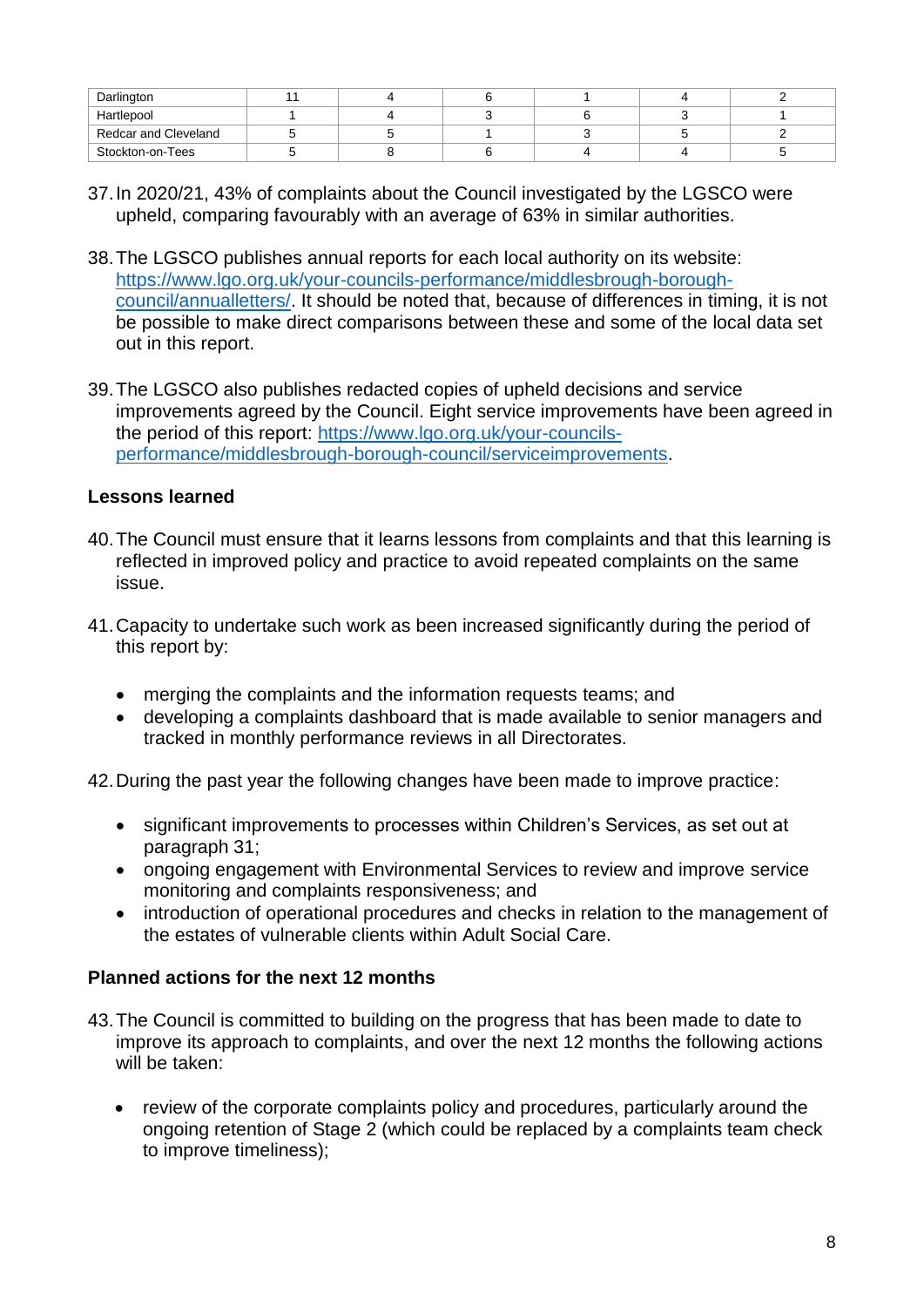- develop further complaints data to encompass complaints received through all procedures outlined at paragraph 12, tracking of remedies and tracking of compliments;
- continue working collaboratively with Children's Services and Environmental Services to improve compliance and the effectiveness of complaints handling; and
- introduce a complainant satisfaction questionnaire.

#### **What decisions are being asked for?**

44.That the Committee notes the complaints statistics and trends, the outcomes and lessons learned from these, and planned actions to further strengthen the management of complaints over the next 12 months.

#### **Why is this being recommended?**

45.To provide assurance that the Council has an effective approach to complaints management that complies with the expectation of the LGSCO.

#### **Other potential decisions and why these have not been recommended**

46.Not applicable.

#### **Impact(s) of recommended decision(s)**

#### **Legal**

47.The processes and planned actions within the report are consistent with and will promote the achievement of the Council's legal duty to achieve Best Value.

## **Financial**

48.It is anticipated that all activity set out in this report is achievable within existing and planned budgets.

## **Policy framework**

49.Current and planned activity is consistent with the direction of travel set out in the Strategic Plan, and so is aligned with the Council's Policy Framework.

## **Equality and diversity**

50.There will be no negative, differential impact on diverse groups and communities within Middlesbrough arising from this report. Continued improvements, including strengthening the Council's approach to learning lessons from complaints is likely to be of potential benefit to all protected characteristics.